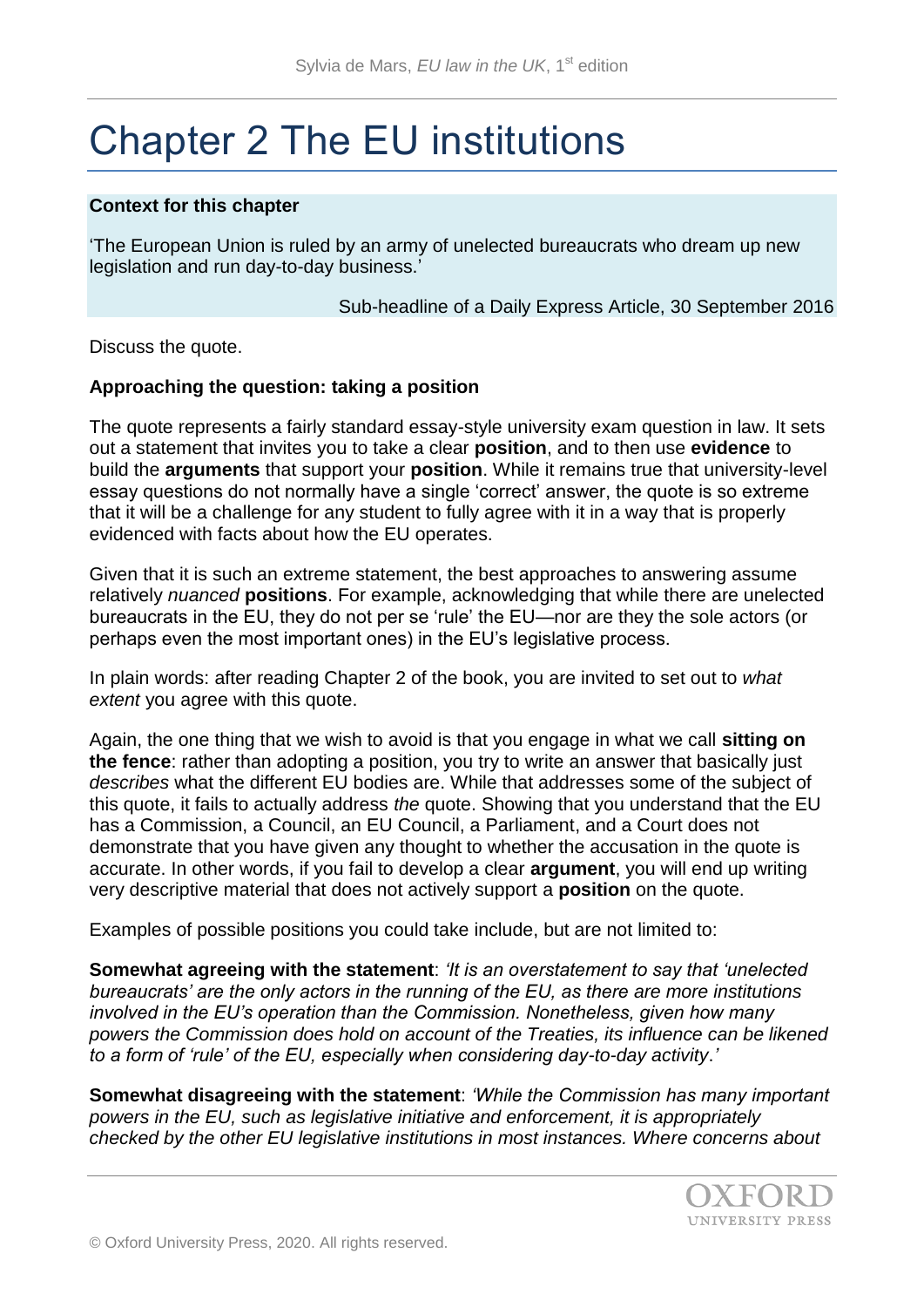*unelected 'rule' exist in the EU, they relate to matters of delegated and implementing regulation, rather the 'day-to-day' operation or the ordinary legislative process.'* 

**Mostly disagreeing with the statement**: *'The most important institution in the EU has always been, and will always be, the Council of Ministers. While the Commission's unelected bureaucrats carry out important work for the Union, they in no way 'rule' it.'*

## **Building your argument: evidence**

In an exam question, or even in a piece of coursework, you cannot cover *every aspect* of both the composition of and the functions of the EU institutions. Trying to do that again results in the very descriptive answer that we are trying to avoid! As such, part of writing university-level essays is making smart decisions on what to include and what not to include in your response.

A first step is determining what, specifically, the question *needs* you to discuss. What are the **key issues** that come up in the quote that you have to engage with in order to actually answer the question?

In this specific quote, there are three **key issues** that must be addressed to answer the question:

- 1) 'The European Union is ruled by': what do we mean by *rule* in this context, and what institution(s) do we think carry out such a role?
- 2) 'an army of unelected bureaucrats': who is the quote alluding to here? (the Commission)
- 3) 'who dream up new legislation and run day-to-day business': does this describe the entire legislative process? And how do these two jobs reflect on the idea of 'rule', in your view?

Now that you know what key issues you need to discuss, you can start thinking about what the best **evidence** is for your position. This will depend on your position. If you somewhat agree with the quote, you will need to set out just how many powers the Commission holds, and why in *your view* those result in 'rule' of the EU—and how the other EU institutions cannot in most cases fully *stop* Commission activity to steer the EU in another direction. A discussion of the legislative initiative is essential in that case. Once you have read Chapter  $3<sup>1</sup>$ , in particular, you will need to discuss the Commission's involvement in delegating and implementing legislation. You might also point out that the Commission's role in enforcement means it is essential to the EU's operation, and that is a form of 'rule' in your view.

For those of you who instinctively disagree with the quote, you will also need to talk about the Commission, as they are the 'unelected bureaucrats' alluded to in the quote. However, the majority of your evidence will probably be focused on the fact that the Commission's powers remain limited, and it is other EU institutions (such as the Council, or perhaps the Parliament) that actually 'rule' the EU.

 $1$  This may seem like it is unfair (or foreshadowing!), but it is common if not expected that coursework or exam questions at university involve more than a *single* topic that you are taught. As such, questions about the institutions are likely to also ask after their democratic qualities—and you have to know what the institutions are in order to answer questions about the EU's democratic deficit, which is the topic of Chapter 3.



l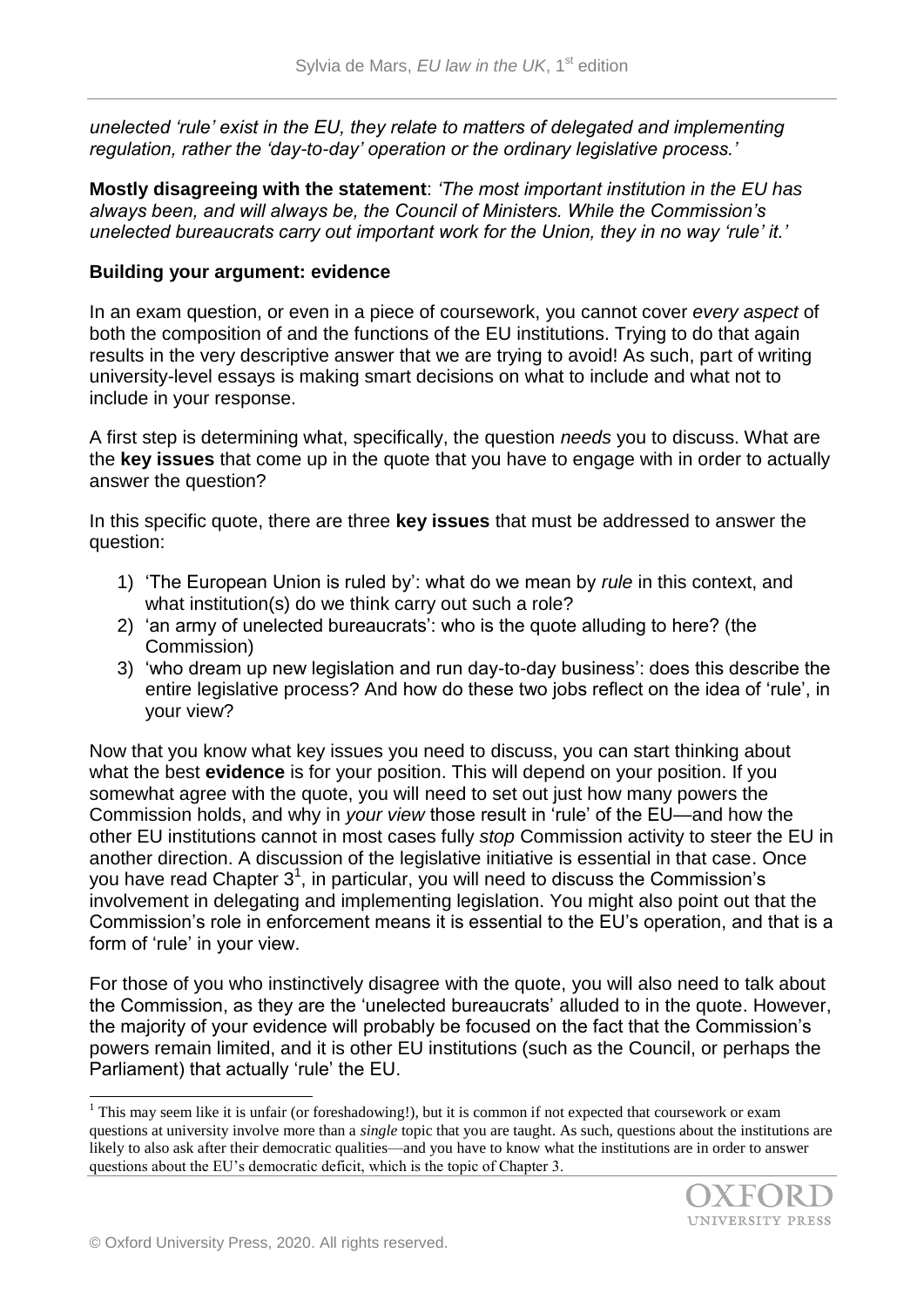The '**Discussing the quote**' boxes throughout the chapter are there to help you consider what material in the chapter can work as evidence for different arguments, and so you should come to this quote ready with reflections on the following issues, if you followed them:

- The composition and powers of the European Council;
- Whether the Commission is 'wholly unelected' as of the Lisbon Treaty;
- Where in the EU the most legislative power lies: with the Commission or with the Council (and what this means for the 'unelected bureaucrats' argument);
- What the balance of power between the Commission, Council, and European Parliament looks like as of Lisbon, and what this suggests about the Commission's overall 'power'.

For the purposes of making your approach workable, the emphasis here is on selecting your **best** evidence. As mentioned, you cannot possibly discuss everything! So perhaps focus on evidence about three institutions and their powers/roles, and get ready to discuss them in detail before concluding that *you* are correct.

## **Dealing with counterarguments**

In building an **argument**, it is important that you are consistent in arguing for the **position**  you start your essay with. If you are not, you risk falling into the '**fence-sitting**' trap, whereby you describe a number of different views but do not clearly argue in favour of one.

That said, you cannot ignore the arguments that you disagree with! Doing that would make you far less persuasive to anyone that you are arguing with (including your future markers). Particularly when addressing a quote like this one, you *must* address not only the institution that you think 'rules' the EU—but also the ones that consequently do *not*  rule the EU.

As such, anyone arguing that the Commission is indeed over-powerful will need to address in some detail *why*, in their view, the powers of the Council and the Parliament do not actually counteract the power of the Commission. Why is legislative initiative so important? And why is it more important than the power of legislative adoption held by the other institutions, for example? If you do not address this, the reader will be left at the end of your argument asking, 'But what about…?'.

Likewise, however, answers that disagree with the quote cannot ignore that the Commission has *substantial* powers. Failing to address that the power of legislative initiative is a very big one leaves a hole in any argument. Acknowledging that it is an important power—but that ultimately the legislative adoption power is *more* important in your view—is far more difficult for any reader to disagree with. You have not ignored evidence that is inconvenient for your **position**, but instead you have made it clear why that evidence does not *change* your **position**. This is the most effective way to tackle arguments that you do not agree with, and you should find some room to do this in your response.

Again, in terms of identifying possible counterarguments to your position, having another look at the material you prepared for the '**Discussing the quote**' boxes should help you